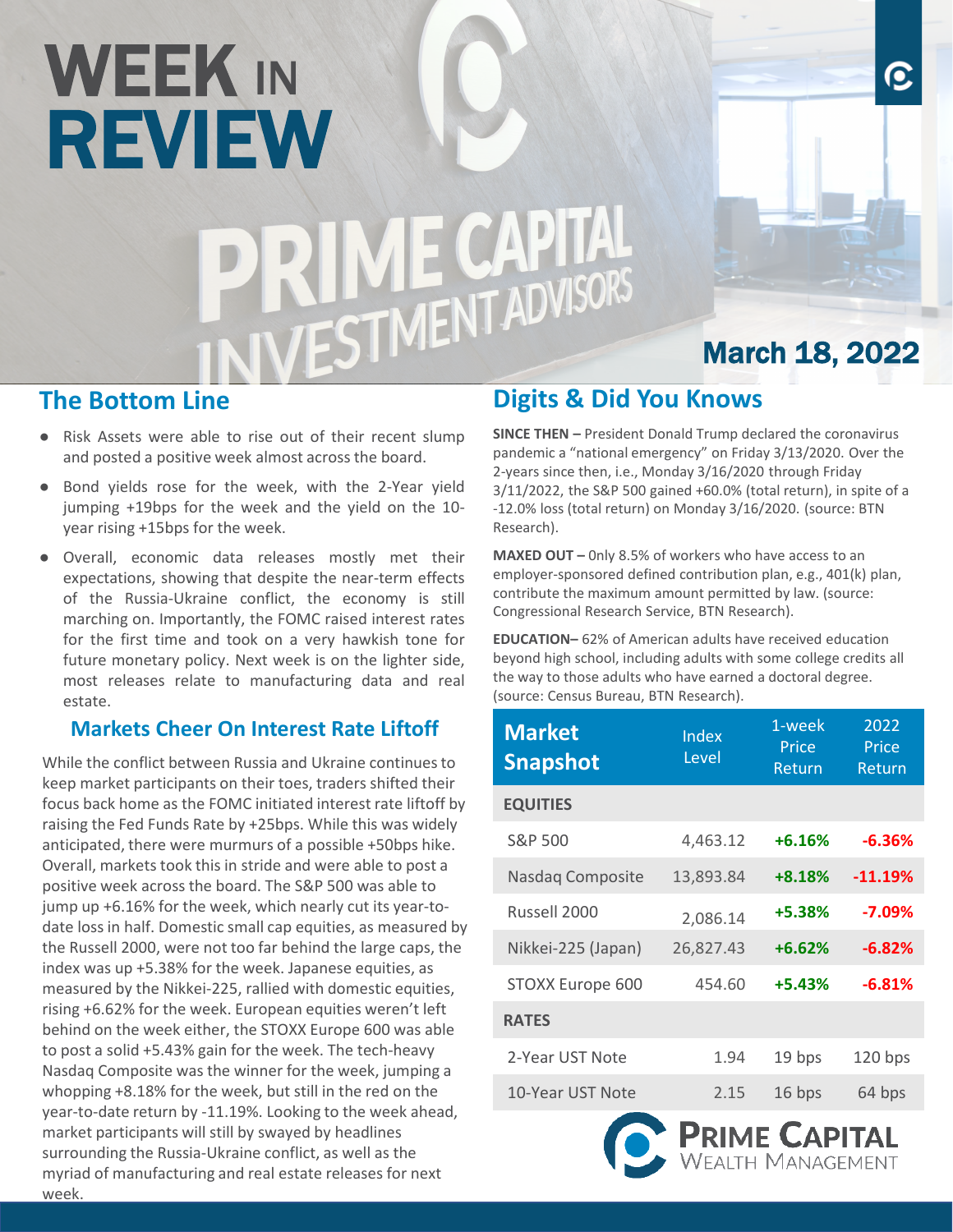## March 18, 2022

# WEEK IN REVIEW<sup>**C**</sup>

#### **Chart of the Week**

As widely expected, and previously FOMC Headline PCE Forecast communicated by Chairman Powell, the FOMC initiated interest rate liftoff by raising the Fed Funds Rate by 25bps at the Reserve's meeting on Wednesday. While this was widely anticipated, there was a chance that the committee may have determined that a 50bps hike was more warranted given the rapid increase in inflation. As illustrated in the chart on the right, Headline PCE forecasts, the Fed's preferred datapoint for inflation, has persistently increased. Chairman Powell took on a decisively hawkish tone during his press conference after the FOMC's meeting, vowing to prioritize combating inflation, even over continued economic growth. The closely followed FOMC Dot Plot, showed that several members are even in favor of one, or more, 50bps hikes this year.

#### **FOMC Prioritizes Inflation Over Growth**



Source: FOMC, Bloomberg

#### **Economic Rundown**

- Unexpectedly falling to its lowest level since 2020, **Empire Manufacturing** contracted to -11.8 versus consensus estimates of +6.4.
- **PPI Final Demand** met expectations of +10% on the year over year metric.
- **Total Net TIC Flows** increased from the previous reading of -\$52.4b to +\$294.2b.
- **MBA Mortgage Applications** fell from last week's reading of +8.5% to -1.2%.
- Coming in slightly softer than expected, **Retail Sales Advance** rose by +0.3% versus expectations of +0.4%.
- **Import Price Index** rose by less than expected, coming in at +1.4% versus expectations of +1.6% on a month over month basis.
- In line with expectations, the **FOMC** initiated interest rate liftoff with a +0.25% increase.
- **Housing Starts** beat expectations of +1.70m, landing at +1.77m. **Building Permits** also beat expectations of +1.85m, coming in at +1.86m.
- **Industrial Production** met expectations of +0.5%.
- **Existing Home Sales** missed the mark, expectations were looking for a decrease of -6.2%, but came in at -7.2%.
- The **Leading Index** met expectations of +0.3%.

# **The Week Ahead**

| Monday    | • Chicago Fed Nat Activity                                                                                                                                                                            |  |  |  |
|-----------|-------------------------------------------------------------------------------------------------------------------------------------------------------------------------------------------------------|--|--|--|
| Tuesday   | • Richmond Fed Manuf. Activity                                                                                                                                                                        |  |  |  |
| Wednesday | • MBA Mortgage Applications<br>• New Home Sales                                                                                                                                                       |  |  |  |
| Thursday  | Current account Balance<br>Initial Jobless Claims<br>$\bullet$<br>Durable Goods Orders<br>$\bullet$<br><b>S&amp;P Global US Manufacturing PMI</b><br>$\bullet$<br>Kansas City Fed Manf. Activity<br>٠ |  |  |  |
| Friday    | • Pending Home Sales<br>• U. of Mich. Sentiment                                                                                                                                                       |  |  |  |

©2022 Prime Capital Investment Advisors, LLC. The views and information contained herein are (1) for informational purposes only, (2) are not to be taken as a recommendation to buy or sell any investment, and (3) should not be construed or acted upon as individualized investment advice. The information contained herein was obtained from sources we believe to be reliable but is not guaranteed as to its accuracy or completeness. Investing involves risk. Investors should be prepared to bear loss, including total loss of principal. Diversification does not guarantee investment returns and does not eliminate the risk of loss. Past performance is no guarantee of comparable future results.